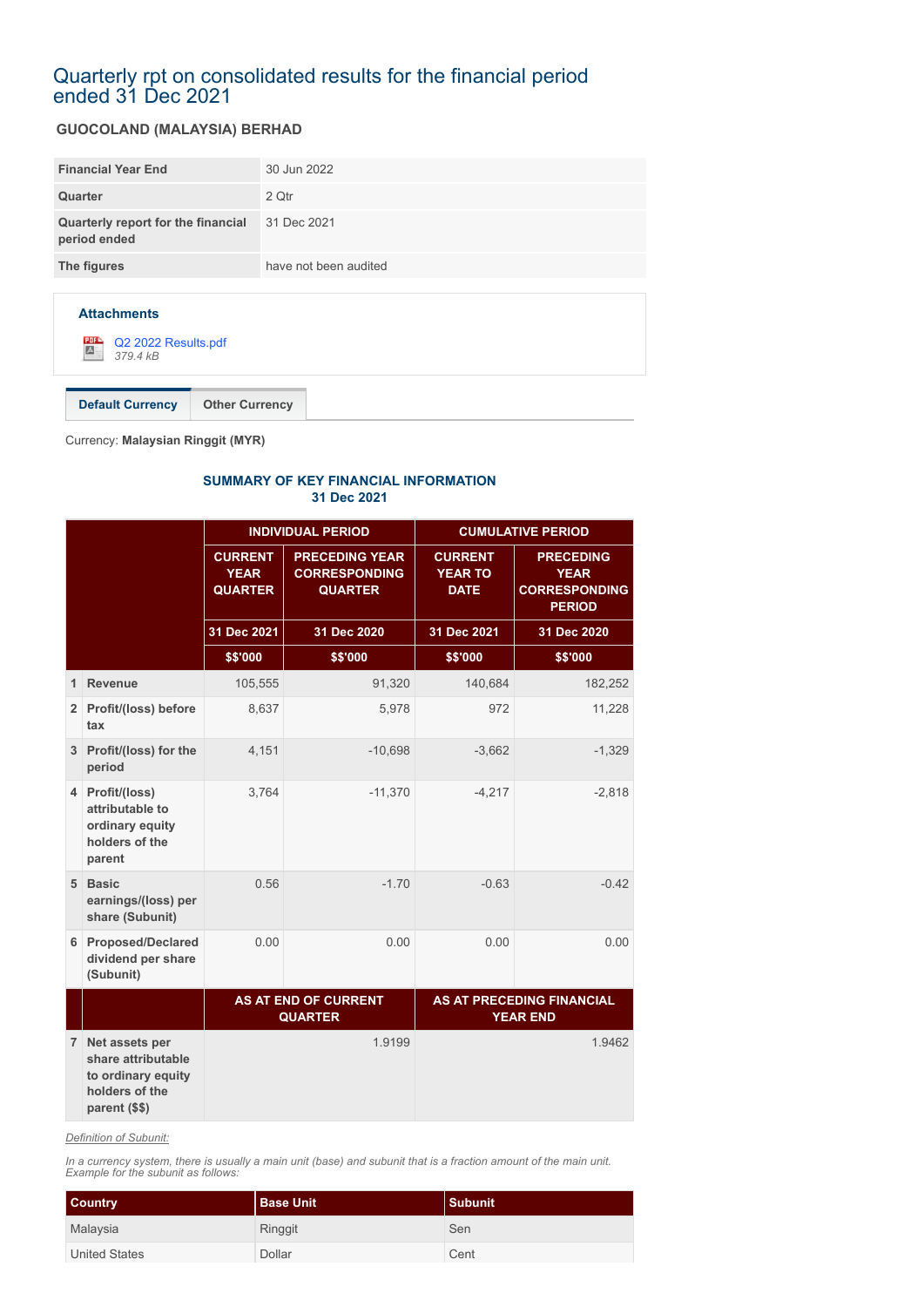| United Kingdom | Pound | Pence |
|----------------|-------|-------|
|                |       |       |

| <b>Announcement Info</b> |                             |
|--------------------------|-----------------------------|
| <b>Company Name</b>      | GUOCOLAND (MALAYSIA) BERHAD |
| <b>Stock Name</b>        |                             |
| <b>Date Announced</b>    | 24 Jan 2022                 |
| Category                 | <b>Financial Results</b>    |
| <b>Reference Number</b>  | FRA-24012022-00005          |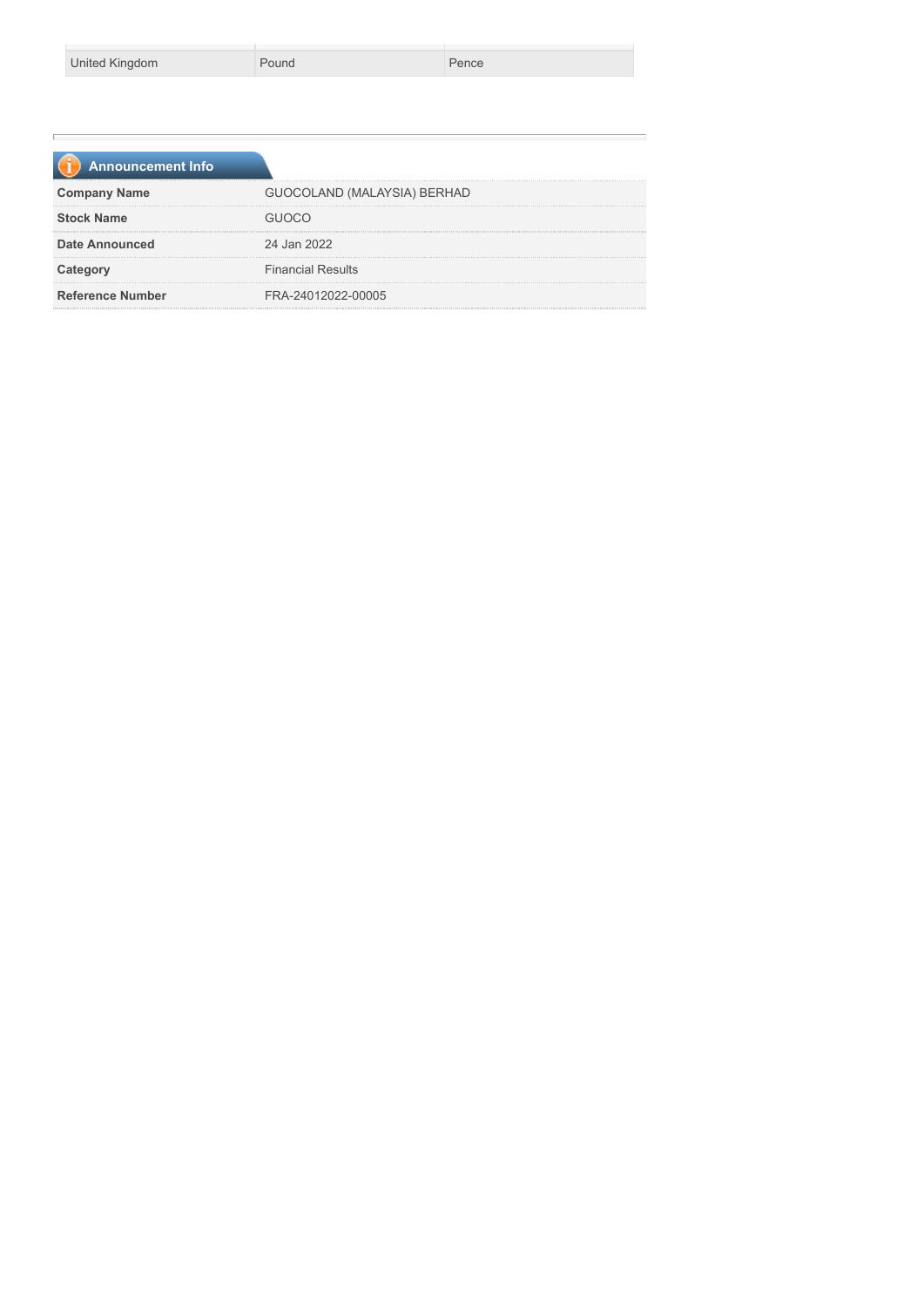

**QUARTERLY REPORT ON CONSOLIDATED RESULTS FOR THE SECOND QUARTER ENDED 31 DECEMBER 2021**

*The figures have not been audited*

# **CONDENSED CONSOLIDATED INCOME STATEMENT FOR THE FINANCIAL PERIOD ENDED 31 DECEMBER 2021**

|                                                               | 3 months ended |               | Period-to-date ended |               |  |
|---------------------------------------------------------------|----------------|---------------|----------------------|---------------|--|
|                                                               | 31.12.2021     | 31.12.2020    | 31.12.2021           | 31.12.2020    |  |
|                                                               | <b>RM'000</b>  | <b>RM'000</b> | <b>RM'000</b>        | <b>RM'000</b> |  |
| <b>Revenue</b>                                                | 105,555        | 91,320        | 140,684              | 182,252       |  |
| Cost of sales                                                 | (77, 423)      | (70, 354)     | (104, 416)           | (136,981)     |  |
| <b>Gross profit</b>                                           | 28,132         | 20,966        | 36,268               | 45,271        |  |
| Selling and marketing expenses                                | (883)          | (890)         | (1,318)              | (2,052)       |  |
| Administrative expenses                                       | (16, 801)      | (14,611)      | (29,966)             | (28,501)      |  |
| Other net operating income                                    | 1,364          | 1,178         | 2,712                | 3,470         |  |
| <b>Profit from operations</b>                                 | 11,812         | 6,643         | 7,696                | 18,188        |  |
| Finance income                                                | 452            | 1,034         | 647                  | 1,844         |  |
| Finance costs                                                 | (6,774)        | (6,319)       | (13,016)             | (15, 473)     |  |
| Share of results of associates and joint ventures             | 3,147          | 4,620         | 5,645                | 6,669         |  |
| Profit before tax                                             | 8,637          | 5,978         | 972                  | 11,228        |  |
| Income tax                                                    | (4, 486)       | (16, 676)     | (4, 634)             | (12, 557)     |  |
| Profit/(Loss) for the period                                  | 4,151          | (10,698)      | (3,662)              | (1,329)       |  |
| Profit/(Loss) attributable to:                                |                |               |                      |               |  |
| Owners of the parent                                          | 3,764          | (11,370)      | (4,217)              | (2,818)       |  |
| Non-controlling interests                                     | 387            | 672           | 555                  | 1,489         |  |
| Profit/(Loss) for the period                                  | 4,151          | (10, 698)     | (3,662)              | (1,329)       |  |
| Profit/(Loss) per share attributable to owners of the parent: |                |               |                      |               |  |
| a) Basic (sen)                                                | 0.562          | (1.697)       | (0.630)              | (0.421)       |  |
| b) Diluted (sen)                                              | 0.562          | (1.697)       | (0.630)              | (0.421)       |  |

The condensed consolidated statement of comprehensive income should be read in conjunction with the audited financial statements for the financial year ended 30 June 2021 and the accompanying explanatory notes attached to the interim financial statements.

GuocoLand (Malaysia) Berhad (192001000022 (300-K)) Level 13, Guoco Tower, Damansara City, No.6, Jalan Damanlela, Bukit Damansara, 50490 Kuala Lumpur Tel: 03-2726 1000 Fax: 03-2726 1001



www.guocoland.com.my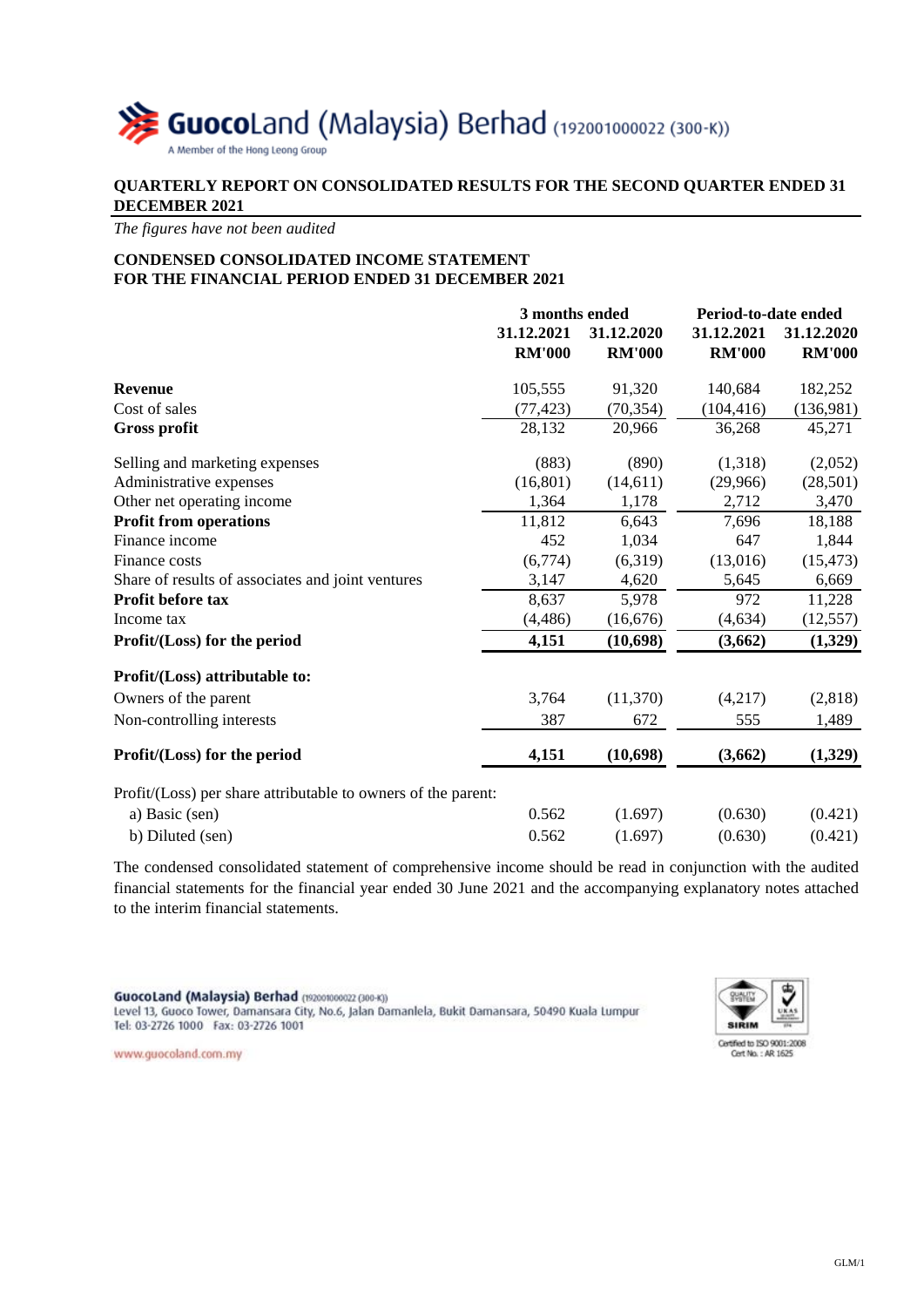*The figures have not been audited*

# **CONDENSED CONSOLIDATED STATEMENT OF COMPREHENSIVE INCOME FOR THE FINANCIAL PERIOD ENDED 31 DECEMBER 2021 (cont'd)**

|                                                    | 3 months ended              |                             | Period-to-date ended        |                             |  |
|----------------------------------------------------|-----------------------------|-----------------------------|-----------------------------|-----------------------------|--|
|                                                    | 31.12.2021<br><b>RM'000</b> | 31.12.2020<br><b>RM'000</b> | 31.12.2021<br><b>RM'000</b> | 31.12.2020<br><b>RM'000</b> |  |
| Profit/(Loss) for the period                       | 4,151                       | (10,698)                    | (3,662)                     | (1,329)                     |  |
| Other comprehensive income:                        |                             |                             |                             |                             |  |
| Foreign currency translation                       |                             |                             |                             |                             |  |
| Total comprehensive profit/(loss) for the period   | 4,151                       | (10,698)                    | (3,662)                     | (1,329)                     |  |
| Total comprehensive profit/(loss) attributable to: |                             |                             |                             |                             |  |
| Owners of the parent                               | 3,764                       | (11,370)                    | (4,217)                     | (2,818)                     |  |
| Non-controlling interests                          | 387                         | 672                         | 555                         | 1,489                       |  |
| Total comprehensive profit/(loss) for the period   | 4,151                       | (10,698)                    | (3,662)                     | (1,329)                     |  |

The condensed consolidated statement of comprehensive income should be read in conjunction with the audited financial statements for the financial year ended 30 June 2021 and the accompanying explanatory notes attached to the interim financial statements.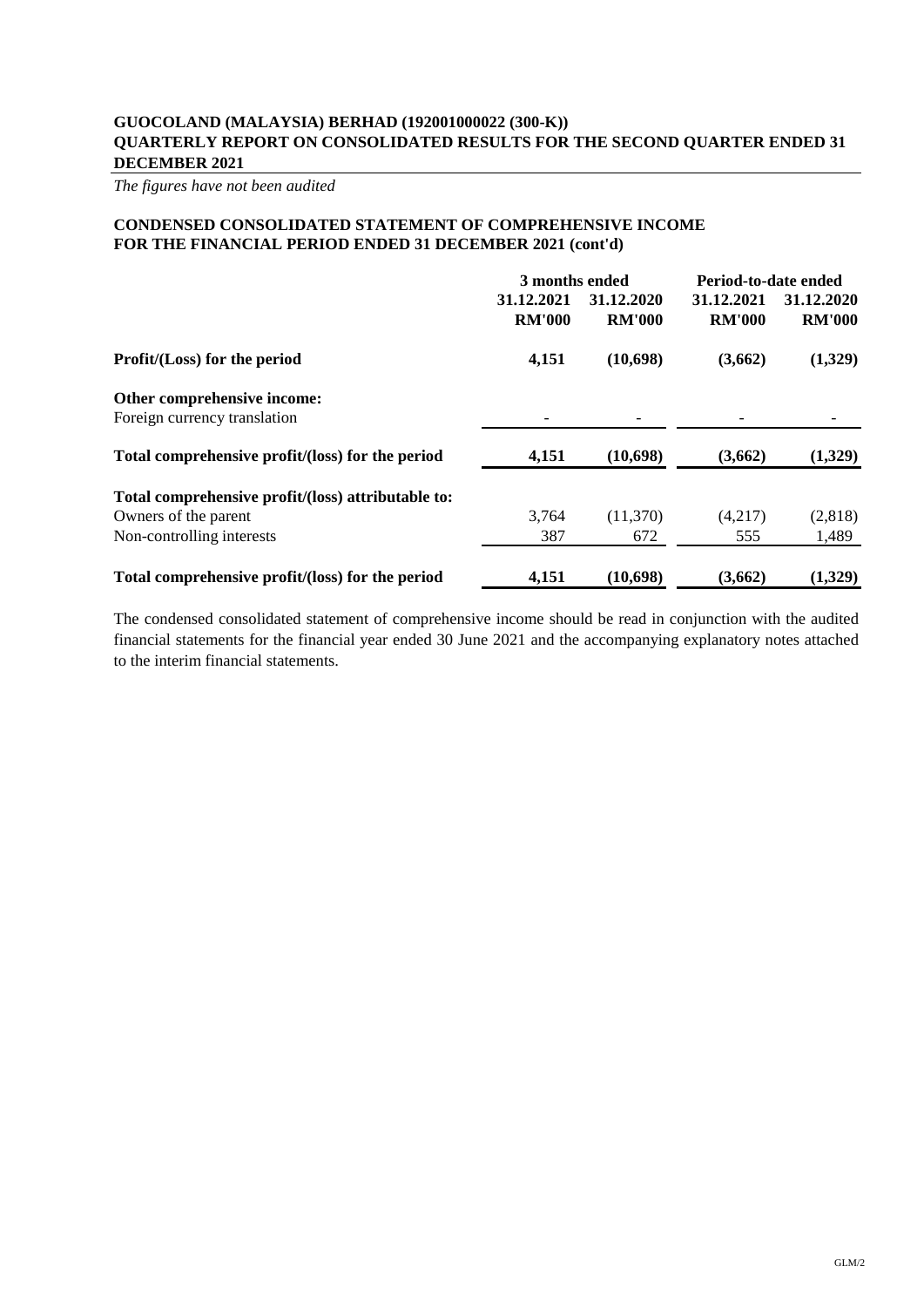*The figures have not been audited*

# **CONDENSED CONSOLIDATED STATEMENT OF FINANCIAL POSITION AS AT 31 DECEMBER 2021**

|                                    | <b>Unaudited</b> | <b>Audited</b> |
|------------------------------------|------------------|----------------|
|                                    | As at            | As at          |
|                                    | 31.12.2021       | 30.06.2021     |
|                                    | <b>RM'000</b>    | <b>RM'000</b>  |
| <b>Non-current assets</b>          |                  |                |
| Property, plant and equipment      | 320,309          | 322,994        |
| Right-of-use assets                | 8,719            | 2,660          |
| Investment properties              | 274,063          | 274,063        |
| Land held for property development | 150,823          | 150,823        |
| Investments in associates          | 193,301          | 192,741        |
| Investments in joint ventures      | 127,100          | 124,794        |
| Goodwill                           | 4,701            | 4,816          |
| Deferred tax assets                | 18,119           | 18,474         |
|                                    | 1,097,135        | 1,091,365      |
| <b>Current assets</b>              |                  |                |
| Inventories                        | 807,542          | 798,179        |
| <b>Biological assets</b>           | 410              | 135            |
| Trade and other receivables        | 50,965           | 40,583         |
| Contract assets                    | 208,440          | 164,478        |
| Contract cost assets               | 57,165           | 62,273         |
| Other current assets               | 3,929            | 4,425          |
| Tax recoverable                    | 3,216            | 2,436          |
| Other investments                  |                  | 119,387        |
| Cash and cash equivalents          | 274,324          | 88,518         |
|                                    | 1,405,991        | 1,280,414      |
| <b>TOTAL ASSETS</b>                | 2,503,126        | 2,371,779      |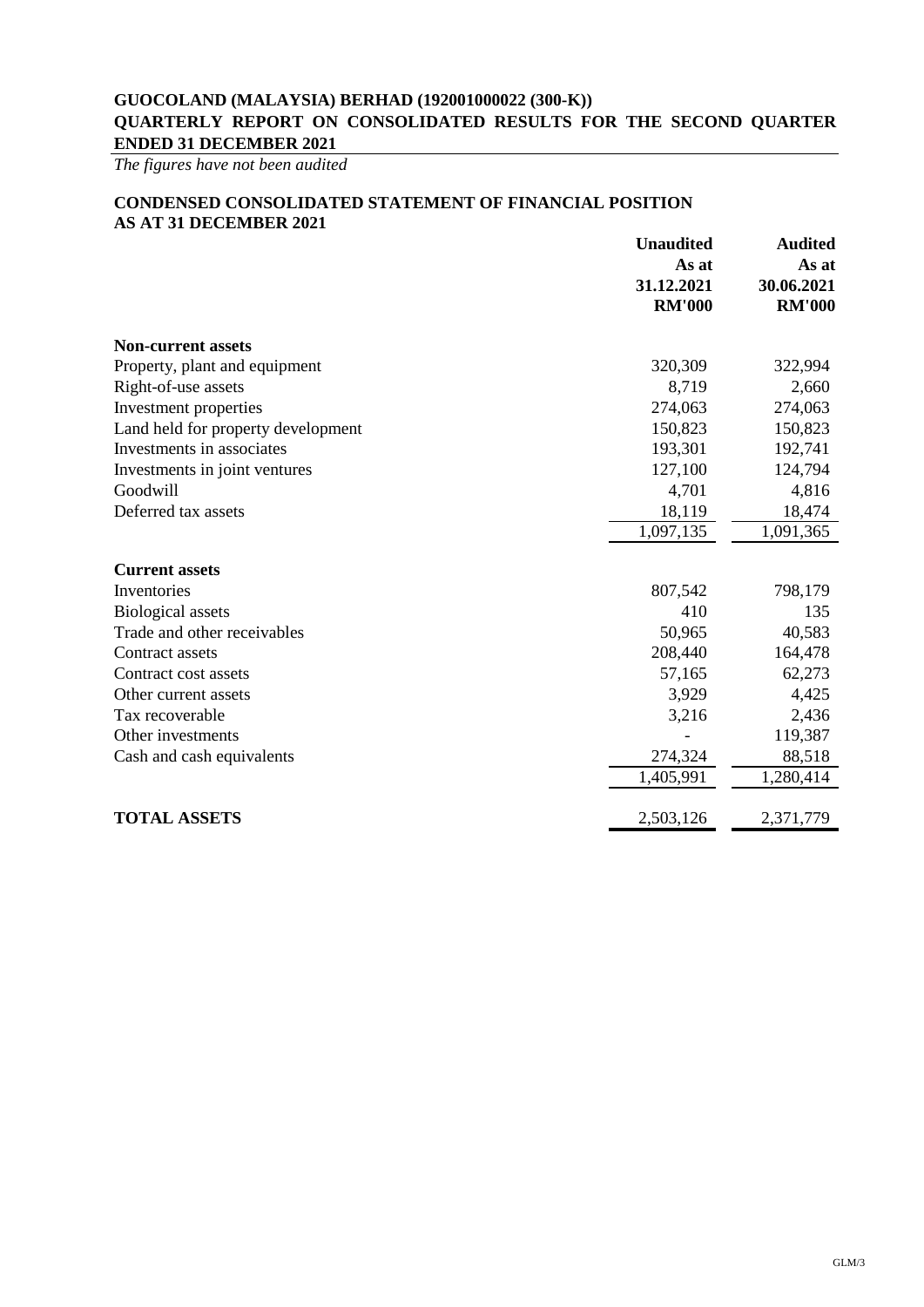*The figures have not been audited*

# **CONDENSED CONSOLIDATED STATEMENT OF FINANCIAL POSITION AS AT 31 DECEMBER 2021 (cont'd)**

|                                                             | <b>Unaudited</b><br>As at | <b>Audited</b><br>As at |
|-------------------------------------------------------------|---------------------------|-------------------------|
|                                                             | 31.12.2021                | 30.06.2021              |
|                                                             | <b>RM'000</b>             | <b>RM'000</b>           |
| <b>EQUITY AND LIABILITIES</b>                               |                           |                         |
| Equity attributable to owners of the parent                 |                           |                         |
| Share capital                                               | 385,318                   | 385,318                 |
| Reserves                                                    | 924,677                   | 942,292                 |
| <b>Equity funds</b>                                         | 1,309,995                 | 1,327,610               |
| Shares held by ESS Trust                                    | (23, 883)                 | (23, 883)               |
|                                                             | 1,286,112                 | 1,303,727               |
| <b>Non-controlling interests</b>                            | 142,478                   | 141,923                 |
| <b>TOTAL EQUITY</b>                                         | 1,428,590                 | 1,445,650               |
| <b>Non-current liabilities</b>                              |                           |                         |
| Trade and other payables                                    | 212                       | 1,329                   |
| Loans and borrowings                                        | 250,807                   | 486,507                 |
| Lease liabilities                                           | 7,103                     | 1,559                   |
| Deferred tax liabilities                                    | 17,009                    | 16,431                  |
|                                                             | 275,131                   | 505,826                 |
| <b>Current liabilities</b>                                  |                           |                         |
| Trade and other payables                                    | 152,353                   | 123,421                 |
| <b>Contract liabilities</b>                                 | 8,859                     | 8,836                   |
| Loans and borrowings                                        | 631,614                   | 271,804                 |
| Lease liabilities                                           | 2,202                     | 658                     |
| Tax payable                                                 | 4,377                     | 15,584                  |
|                                                             | 799,405                   | 420,303                 |
| <b>TOTAL LIABILITIES</b>                                    | 1,074,536                 | 926,129                 |
| <b>TOTAL EQUITY AND LIABILITIES</b>                         | 2,503,126                 | 2,371,779               |
| Net assets per share attributable to ordinary owners of the |                           |                         |
| parent (RM)                                                 | 1.9199                    | 1.9462                  |

The condensed consolidated statement of financial position should be read in conjunction with the audited financial statements for the financial year ended 30 June 2021 and the accompanying explanatory notes attached to the interim financial statements.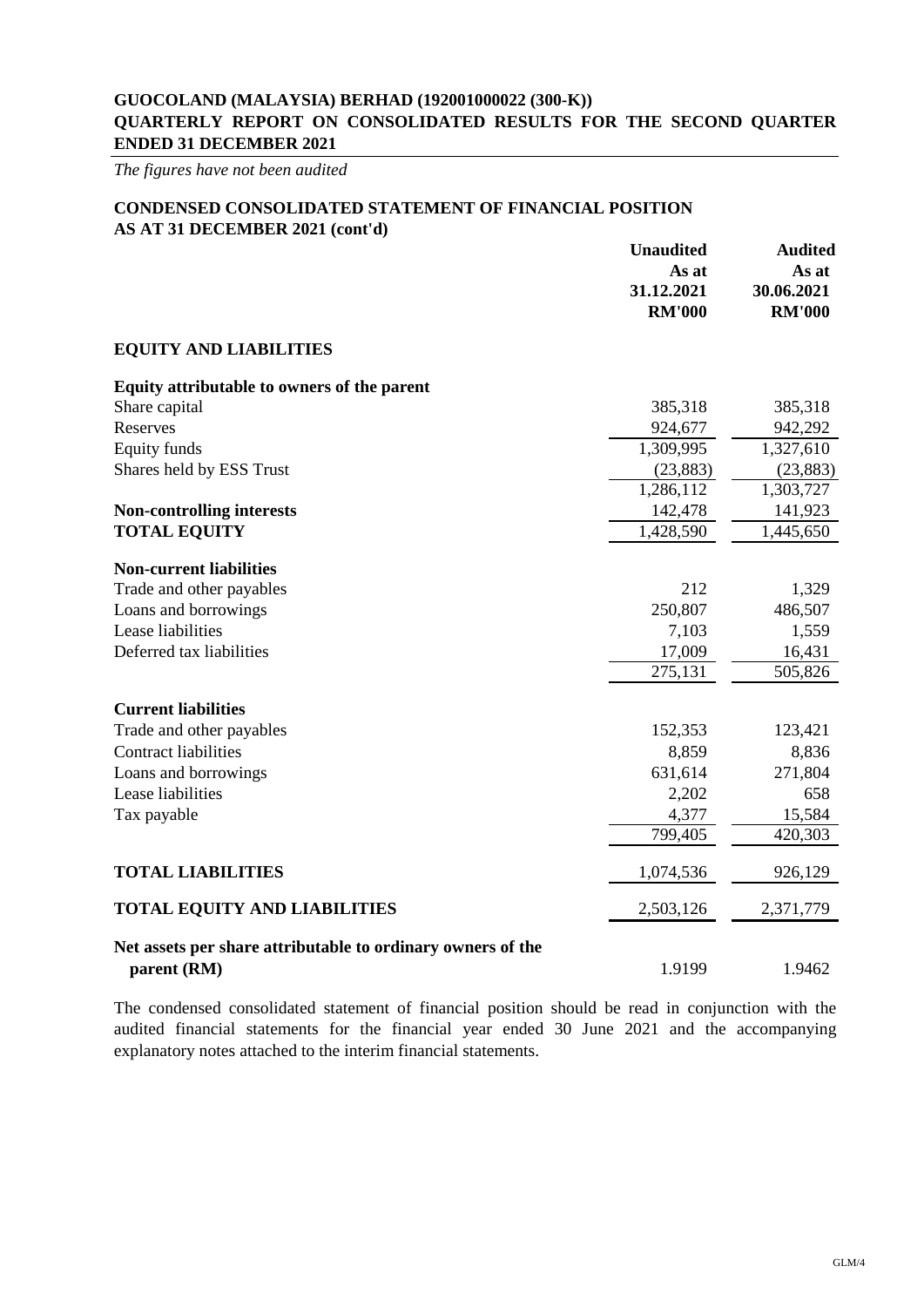*The figures have not been audited*

# **FOR THE FINANCIAL PERIOD ENDED 31 DECEMBER 2021 CONDENSED CONSOLIDATED STATEMENT OF CHANGES IN EQUITY**

|                                           |                          |                          | Non-Distributable        | Attributable to owners of the parent | ▶.                       | Distributable       |               |                          |                 |
|-------------------------------------------|--------------------------|--------------------------|--------------------------|--------------------------------------|--------------------------|---------------------|---------------|--------------------------|-----------------|
|                                           |                          | Shares held              |                          |                                      |                          |                     |               | Non-                     |                 |
|                                           | Share<br>capital         | by ESS<br>Trust          | Merger<br>reserve        | Exchange<br>reserve                  | Other<br>reserve         | Retained<br>profits | Total         | controlling<br>interests | Total<br>equity |
|                                           | <b>RM'000</b>            | <b>RM'000</b>            | <b>RM'000</b>            | <b>RM'000</b>                        | <b>RM'000</b>            | <b>RM'000</b>       | <b>RM'000</b> | <b>RM'000</b>            | <b>RM'000</b>   |
| <b>Current period-to-date</b>             |                          |                          |                          |                                      |                          |                     |               |                          |                 |
| At 1 July 2021                            | 385,318                  | (23, 883)                | (24, 028)                | 106                                  | 27                       | 966,187             | 1,303,727     | 141,923                  | ,445,650        |
| Total comprehensive income for the period | $\overline{\phantom{a}}$ | $\blacksquare$           | $\overline{\phantom{a}}$ | $\overline{\phantom{a}}$             | $\overline{\phantom{a}}$ | (4,217)             | (4,217)       | 555                      | (3,662)         |
| Dividend paid                             |                          | $\overline{\phantom{a}}$ | $\overline{\phantom{a}}$ | $\overline{\phantom{a}}$             | $\overline{\phantom{a}}$ | (13, 398)           | (13,398)      | $\overline{\phantom{a}}$ | (13, 398)       |
| As At 31 December 2021                    | 385,318                  | (23, 883)                | (24, 028)                | 106                                  | 27                       | 948,572             | 1,286,112     | 142,478                  | 1,428,590       |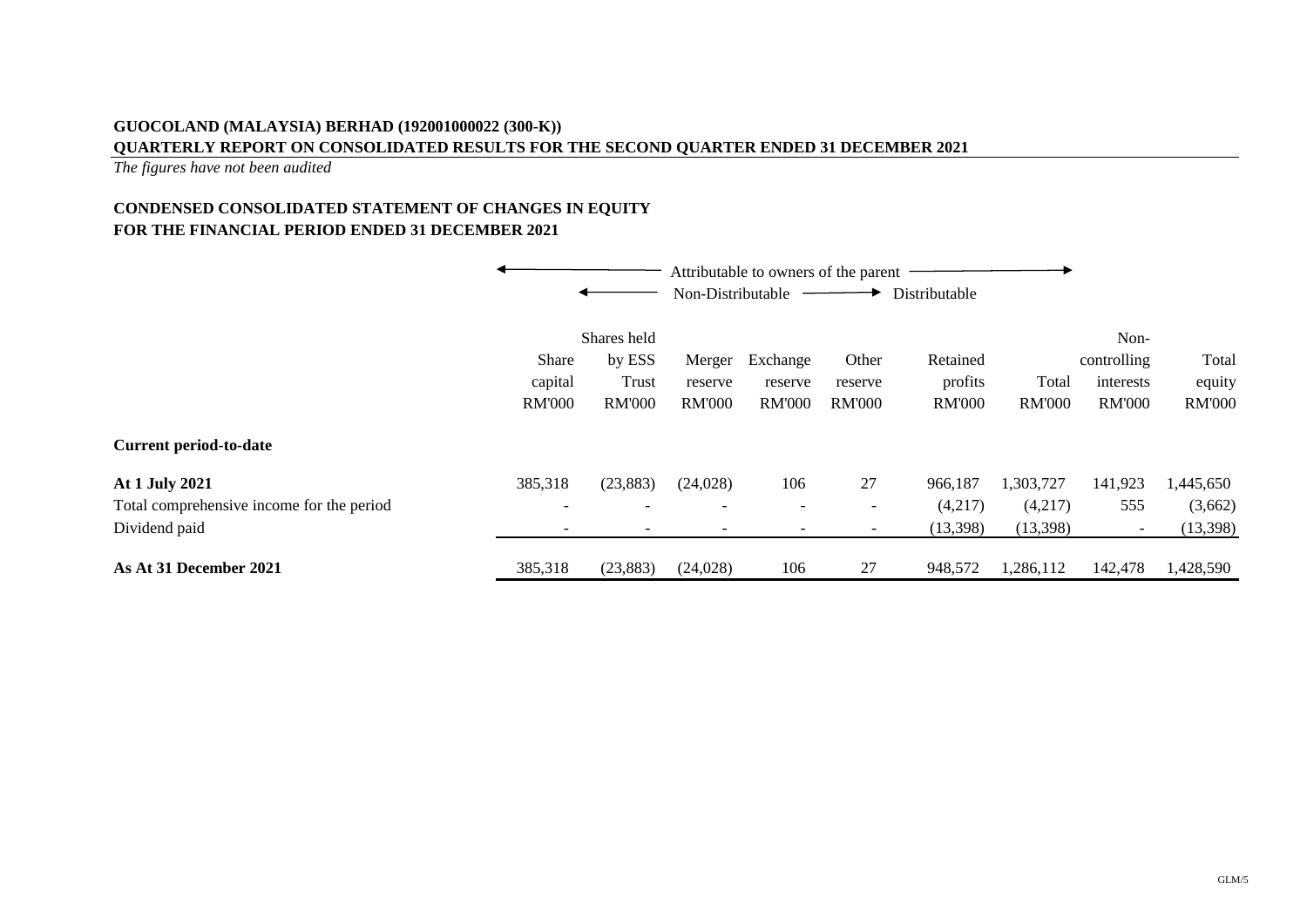*The figures have not been audited*

# **FOR THE FINANCIAL PERIOD ENDED 31 DECEMBER 2021 (cont'd) CONDENSED CONSOLIDATED STATEMENT OF CHANGES IN EQUITY**

|                                                                           |                                     |                                                 | Attributable to owners of the parent<br>Non-Distributable<br>Distributable |                                      |                                   |                                      |                                                      |                                                   |                                  |
|---------------------------------------------------------------------------|-------------------------------------|-------------------------------------------------|----------------------------------------------------------------------------|--------------------------------------|-----------------------------------|--------------------------------------|------------------------------------------------------|---------------------------------------------------|----------------------------------|
|                                                                           | Share<br>capital<br><b>RM'000</b>   | Shares held<br>by ESS<br>Trust<br><b>RM'000</b> | Merger<br>reserve<br><b>RM'000</b>                                         | Exchange<br>reserve<br><b>RM'000</b> | Other<br>reserve<br><b>RM'000</b> | Retained<br>profits<br><b>RM'000</b> | Total<br><b>RM'000</b>                               | Non-<br>controlling<br>interests<br><b>RM'000</b> | Total<br>equity<br><b>RM'000</b> |
| Preceding year corresponding period                                       |                                     |                                                 |                                                                            |                                      |                                   |                                      |                                                      |                                                   |                                  |
| <b>At 1 July 2020</b><br>Total comprehensive income/(loss) for the period | 385,318<br>$\overline{\phantom{a}}$ | (23, 883)                                       | (24, 028)<br>$\overline{\phantom{0}}$                                      | 106<br>$\overline{\phantom{a}}$      | 27<br>$\overline{\phantom{0}}$    | 888,776<br>(2,818)                   | 1,226,316<br>(2,818)                                 | 149,151<br>1,489                                  | 1,375,467<br>(1,329)             |
| Redemption of Redeemable Preference Shares<br>Dividend paid               | $\overline{\phantom{a}}$            |                                                 | $\overline{\phantom{a}}$                                                   | $\overline{\phantom{a}}$             |                                   | $\overline{\phantom{a}}$             | $\overline{\phantom{a}}$<br>$\overline{\phantom{a}}$ | (29, 469)<br>(23, 341)                            | (29, 469)<br>(23, 341)           |
| As At 31 December 2020                                                    | 385,318                             | (23, 883)                                       | (24, 028)                                                                  | 106                                  | 27                                | 885,958                              | 1,223,498                                            | 97,830                                            | 1,321,328                        |

The condensed consolidated statement of changes in equity should be read in conjunction with the audited financial statements for the financial year ended 30 June 2021 and the accompanying explanatory notes attached to the interim financial statements.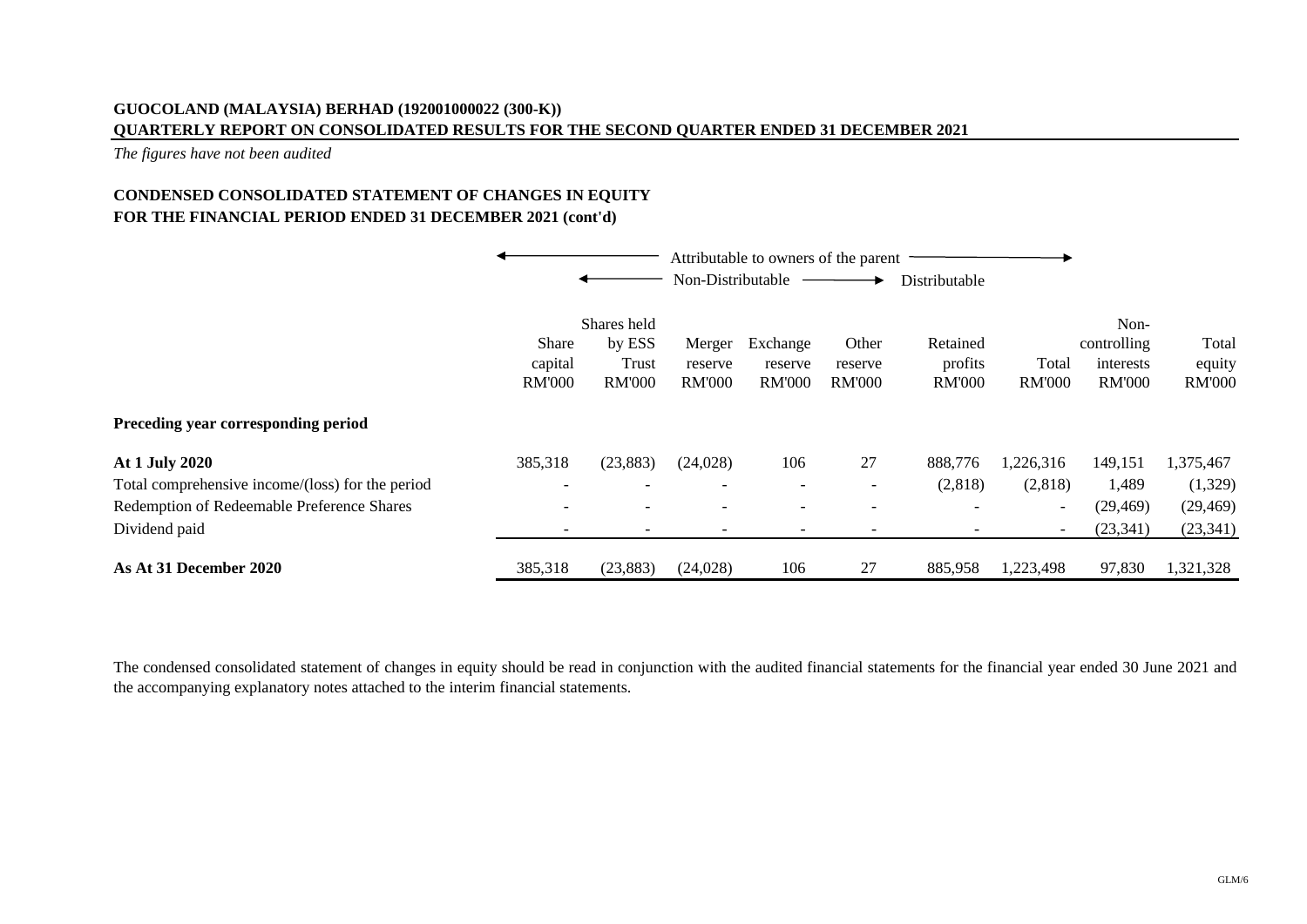*The figures have not been audited*

# **CONDENSED CONSOLIDATED STATEMENT OF CASH FLOWS FOR THE FINANCIAL PERIOD ENDED 31 DECEMBER 2021**

|                                                                                                | Period-to-date ended |               |
|------------------------------------------------------------------------------------------------|----------------------|---------------|
|                                                                                                | 31.12.2021           | 31.12.2020    |
|                                                                                                | <b>RM'000</b>        | <b>RM'000</b> |
| <b>Cash flows from operating activities</b>                                                    |                      |               |
| Profit before tax                                                                              | 972                  | 11,228        |
| Adjustments for:                                                                               |                      |               |
| (Gain)/Loss on fair value on biological assets                                                 | (275)                | 231           |
| Dividend income                                                                                | (1,044)              | (423)         |
| Reversal of provision for foreseeable losses of<br>property development activities             |                      | (143)         |
| Depreciation of property, plant and equipment                                                  | 6,128                | 6,164         |
| Depreciation of right-of-use assets                                                            | 2,879                | 2,772         |
|                                                                                                | 7                    |               |
| Property, plant and equipment written off<br>Gain on disposal of property, plant and equipment |                      | (32)          |
| Realisation of goodwill                                                                        | (1)<br>115           | 230           |
| Allowance for/(reversal of) impairment on                                                      |                      |               |
| trade and other receivables                                                                    | 131                  | (258)         |
| Interest expense                                                                               | 13,016               | 15,473        |
| Interest income                                                                                | (647)                | (1,844)       |
| Elimination of unrealised profit arising from transactions with an                             |                      |               |
| associate and joint ventures                                                                   | 1,791                | 1,645         |
| Share of results of associates and joint ventures                                              | (5,645)              | (6,669)       |
| Operating profit before working capital changes                                                | 17,427               | 28,374        |
|                                                                                                |                      |               |
| Working capital changes:                                                                       |                      |               |
| Inventories and contract cost assets                                                           | 28,868               | 1,230         |
| Receivables and contract assets                                                                | (98, 259)            | 105,721       |
| Payables                                                                                       | 43,195               | 18,012        |
| Joint ventures balances                                                                        | (3,627)              | (208)         |
| Related company balances                                                                       | 130                  | (297)         |
| Cash flow (used in)/generated from operations                                                  | (12,266)             | 152,832       |
| Interest received                                                                              | 12                   | 15            |
| Interest paid                                                                                  | (15,997)             | (16, 931)     |
| Tax paid                                                                                       | (15,024)             | (18,040)      |
| Net cash flows (used in)/generated from operating activities                                   | (43,275)             | 117,876       |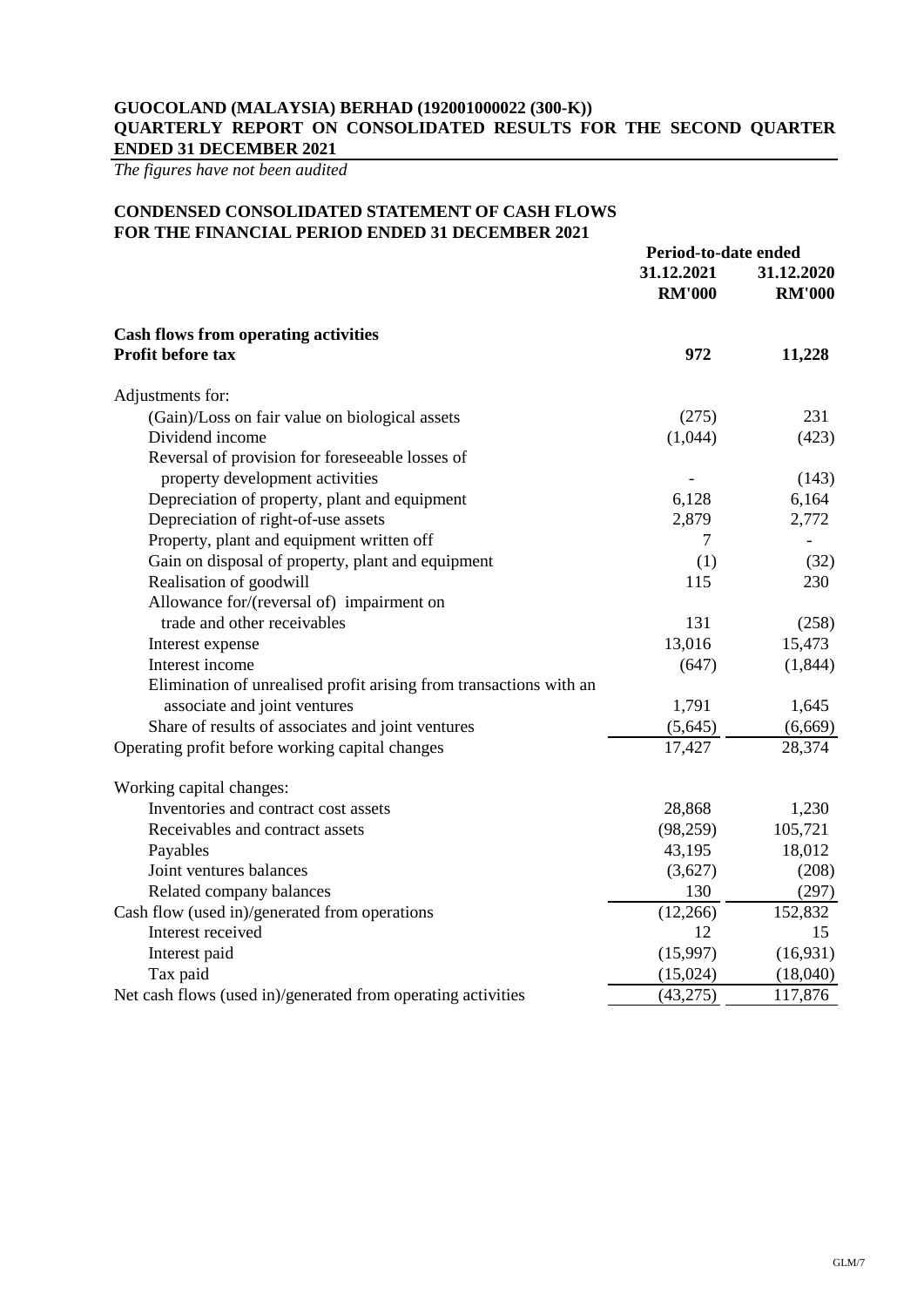*The figures have not been audited*

# **CONDENSED CONSOLIDATED STATEMENT OF CASH FLOWS FOR THE FINANCIAL PERIOD ENDED 31 DECEMBER 2021 (cont'd)**

|                                                                | Period-to-date ended        |                             |  |
|----------------------------------------------------------------|-----------------------------|-----------------------------|--|
|                                                                | 31.12.2021<br><b>RM'000</b> | 31.12.2020<br><b>RM'000</b> |  |
| <b>Cash flows from investing activities</b>                    |                             |                             |  |
| Acquisitions of property, plant and equipment                  | (3,402)                     | (566)                       |  |
| Proceeds from disposal of an investment property               |                             | 242,100                     |  |
| Dividend income from associate                                 | 705                         | 717                         |  |
| Proceeds from disposal of investment securities                | 119,387                     | 11,580                      |  |
| Proceeds from disposal of plant and equipment                  |                             | 85                          |  |
| Interest received                                              | 1,679                       | 2,252                       |  |
| Net cash flows generated from investing activities             | 118,369                     | 256,168                     |  |
| <b>Cash flows from financing activities</b>                    |                             |                             |  |
| Bank borrowings drawdown                                       | 142,614                     | 76,710                      |  |
| Repayment of bank borrowings                                   | (18, 504)                   | (385, 461)                  |  |
| Reduction of ordinary shares paid to non-controlling interest  |                             | (29, 469)                   |  |
| Dividend paid to non-controlling interest                      |                             | (23, 341)                   |  |
| Dividend paid to shareholders of the company                   | (13, 398)                   |                             |  |
| Net cash flow generated/(used in) from financing activities    | 110,712                     | (361, 561)                  |  |
| Net increase in cash and cash equivalents                      | 185,806                     | 12,483                      |  |
| Cash and cash equivalents at beginning of the financial period | 88,518                      | 189,406                     |  |
| Cash and cash equivalents at end of the financial period       | 274,324                     | 201,889                     |  |
| Cash and cash equivalents comprise the following:              |                             |                             |  |
|                                                                | 31.12.2021<br><b>RM'000</b> | 31.12.2020<br><b>RM'000</b> |  |
| Deposits, cash and bank balances                               | 274,324                     | 201,889                     |  |

The condensed consolidated statement of cash flows should be read in conjunction with the audited financial statements for the financial year ended 30 June 2021 and the accompanying explanatory notes attached to the interim financial statements.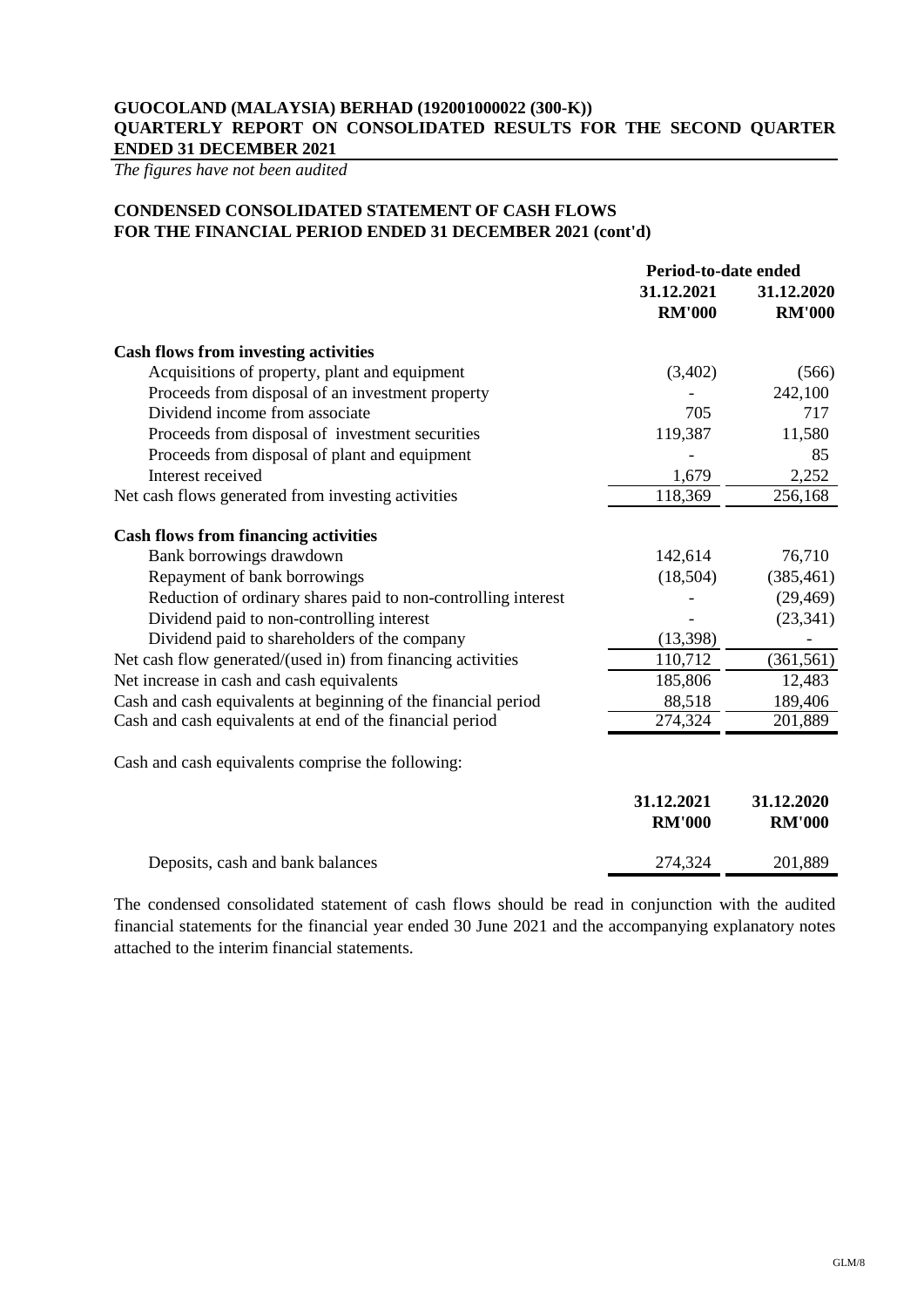*The figures have not been audited*

### **NOTES**

### **1. Basis of preparation**

The interim financial report is unaudited and has been prepared in accordance with Malaysian Financial Reporting Standard ("MFRS") 134: Interim Financial Reporting and paragraph 9.22 of the Main Market Listing Requirements of Bursa Malaysia Securities Berhad.

The interim financial report should be read in conjunction with the audited financial statements of the Group for the financial year ended 30 June 2021. The explanatory notes attached to the interim financial report provide an explanation of events and transactions that are significant to an understanding of the changes in the financial position and performance of the Group since the financial year ended 30 June 2021.

The Group has adopted the new Malaysian Financial Reporting Standard ("MFRS") Framework issued by Malaysian Accounting Standards Board ("MASB") with effect from 1 July 2019. For the periods up to, and including the year ended 30 June 2018, the Group prepared its financial statements in accordance with Financial Reporting Standards ("FRS") Framework as allowed by MASB as it includes transitioning entities. Except for certain differences, the requirements under FRS and MFRS are similar.

The accounting policies and presentation adopted for this Unaudited Condensed Consolidated Interim Financial Information are mainly consistent with those of the Group's audited financial statements for the financial year ended 30 June 2021, except for the following:

#### *Effective for financial periods beginning on or after 1 January 2022:*

| Amendments to MFRS 1   | First-time Adoption of MFRS-Subsidiary as a<br>First-time Adopter                                    |
|------------------------|------------------------------------------------------------------------------------------------------|
| Amendments to MFRS 3   | Reference to the Conceptual Framework                                                                |
| Amendments to MFRS 9   | Financial Instruments - Fees in the '10 per cent' Test<br>for Derecognition of Financial Liabilities |
| Amendments to MFRS 116 | Property, Plant and Equipment - Proceeds before<br>Intended Use                                      |
| Amendments to MFRS 137 | Onerous Contracts - Cost of Fulfilling a Contract                                                    |
| Amendments to MFRS 141 | Agriculture - Taxation in Fair Value Measurements                                                    |

The adoption of the above do not have any significant impact to the Group.

#### **2. Qualification of audit report of the preceding annual financial statements**

The audit report for the preceding annual financial statements was not subject to any qualification.

## **3. Seasonality or cyclicality of interim operations**

The Group's interim operations were not materially affected by any seasonal or cyclical factors for the current quarter under review.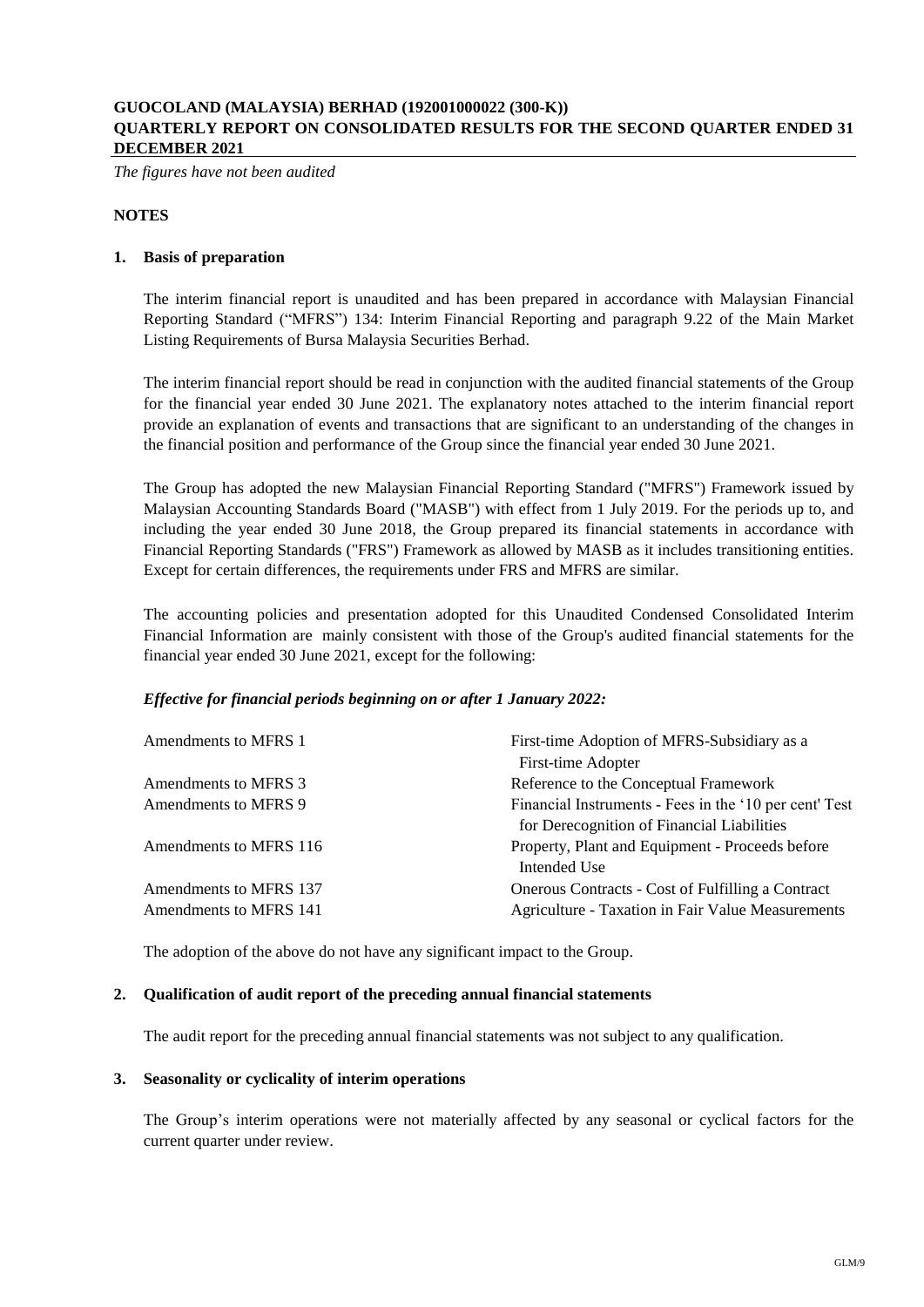*The figures have not been audited*

**4. Nature and amount of items affecting assets, liabilities, equity, net income or cash flows that are unusual because of their nature, size or incidence**

There were no unusual items affecting assets, liabilities, equity, net income or cash flows during the current financial period ended 31 December 2021.

# 5. Changes in estimates of amounts reported in prior interim periods of the current financial year or in **prior financial years**

There were no changes in estimates of amounts reported in prior financial years that have had a material effect in the current financial period.

### **6. Issues, repurchases and repayments of debt and equity securities**

During the current quarter under review, there were no additional shares purchased by the trust set up for the Executive Share Scheme ("ESS Trust"). As at reporting date, a total of 30,578,100 shares of GuocoLand (Malaysia) Berhad were held by the ESS Trust.

Save as detailed above, there were no issues, repurchases and repayments of debts and equity securities during the current financial period.

# **7. Dividend paid**

During the financial period ended 31 December 2021, a final dividend of 2 sen per ordinary share amounted to RM13.4 million in respect of the financial year ended 30 June 2021 ("FY2021") was paid on 10 December 2021.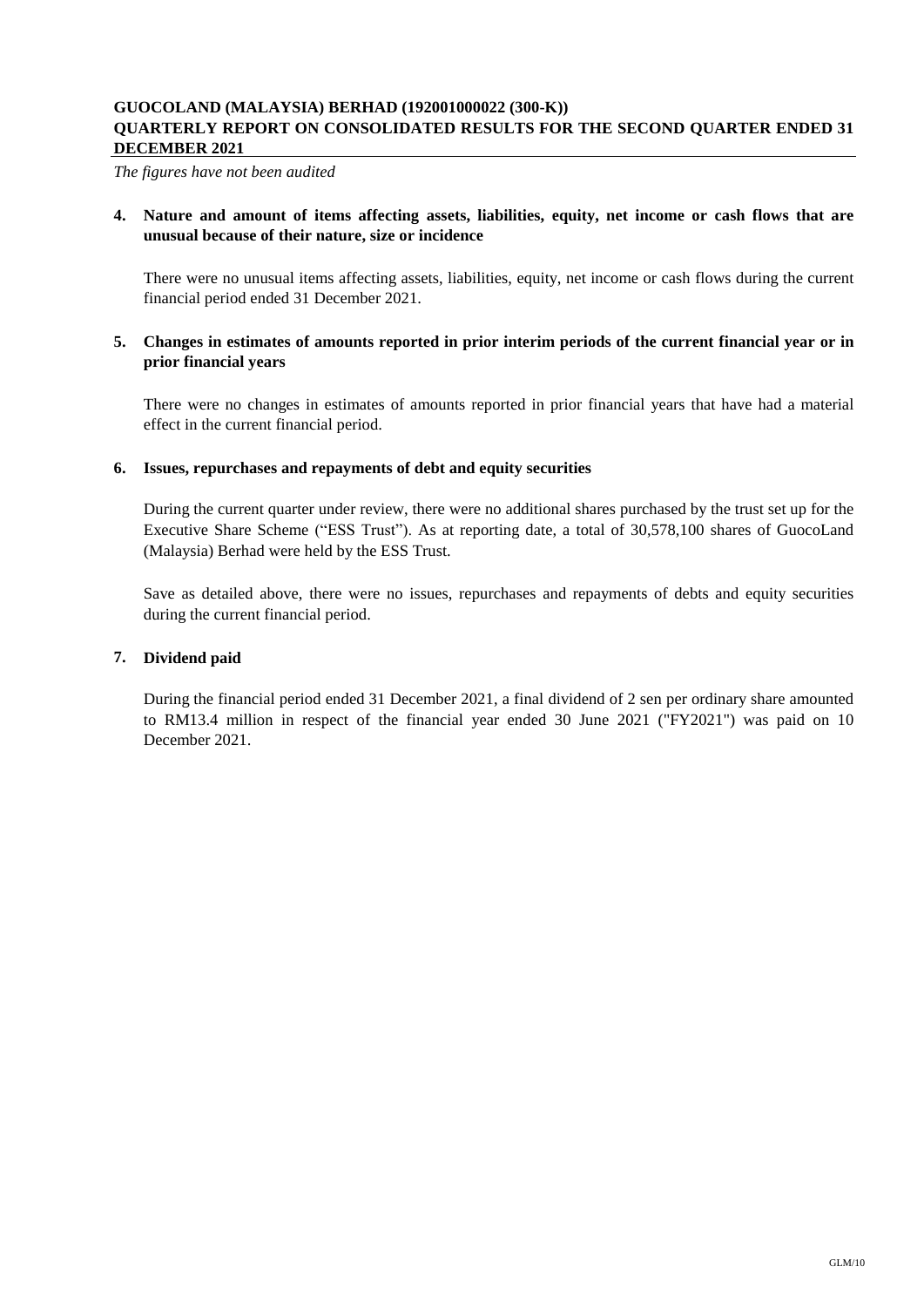*The figures have not been audited*

# **8. Segmental reporting**

The Group's segmental report is as follows:

### **Financial Period Ended 31.12.2021**

|                        | Property               | Property |          |                    |          |                    |              |
|------------------------|------------------------|----------|----------|--------------------|----------|--------------------|--------------|
|                        | development investment |          | Hotel    | <b>Plantations</b> |          | Others Elimination | Consolidated |
|                        | RM'000                 | RM'000   | RM'000   | RM'000             | RM'000   | RM'000             | RM'000       |
| Revenue                |                        |          |          |                    |          |                    |              |
| <b>External sales</b>  | 119,501                | 4,960    | 6,577    | 5,228              | 4,418    |                    | 140,684      |
| Inter-segment sales    |                        | 18       |          |                    | 10,542   | (10, 560)          |              |
| Total revenue          | 119,501                | 4,978    | 6,577    | 5,228              | 14,960   | (10, 560)          | 140,684      |
| <b>Results</b>         |                        |          |          |                    |          |                    |              |
| Segment results        | 21,567                 | (415)    | (7, 334) | 2,587              | (8, 435) |                    | 7,970        |
| Unallocated corporate  |                        |          |          |                    |          |                    |              |
| expenses               |                        |          |          |                    |          |                    | (274)        |
| Profit from operations |                        |          |          |                    |          |                    | 7,696        |
| Interest income        | 115                    | 37       | 9        | 120                | 366      |                    | 647          |
| Finance costs          | (5,048)                | (2,709)  | (3,030)  |                    | (2,229)  |                    | (13,016)     |
| Share of results of    |                        |          |          |                    |          |                    |              |
| associates             |                        | 793      |          | 358                |          |                    | 1,151        |
| Share of results of    |                        |          |          |                    |          |                    |              |
| joint ventures         | 4,494                  |          |          |                    |          |                    | 4,494        |
| Income tax             | (2,989)                | 2        |          | (1, 532)           | (115)    |                    | (4,634)      |
| Loss for the period    |                        |          |          |                    |          |                    | (3,662)      |

Segmental reporting by geographical location has not been prepared as the Group's operations are substantially carried out in Malaysia.

### **9. Valuations of property, plant and equipment and investment properties**

The valuations of property, plant and equipment and investment properties were brought forward without any amendments from the previous annual financial statements.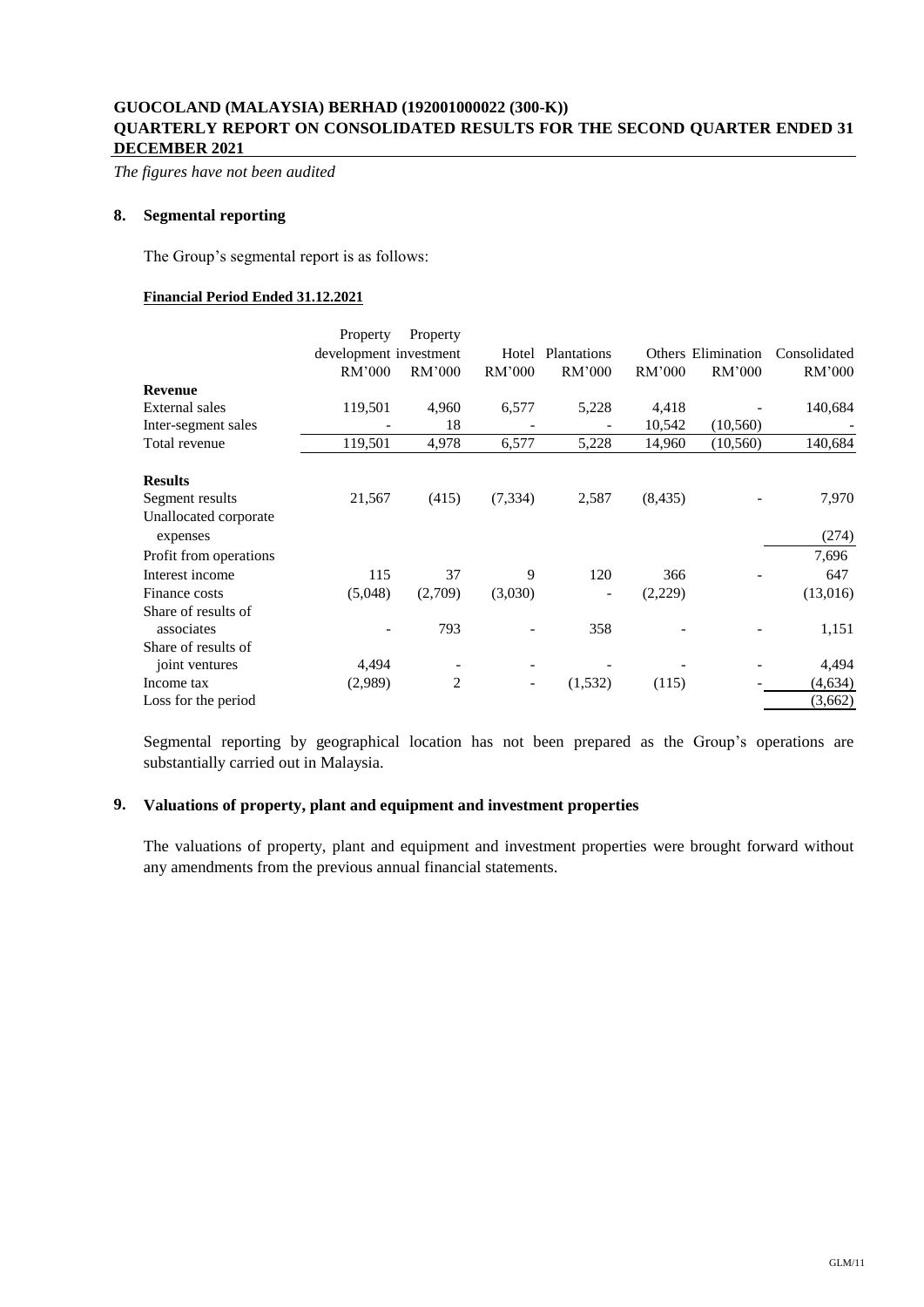*The figures have not been audited*

### **10. Material events not reflected in the financial statements**

On 12 October 2020, GLM Real Estate Holdings Sdn Bhd ("GLMREH"), a wholly-owned subsidiary of GLM, received from the Inland Revenue Board of Malaysia ("IRB") a notice of assessment for the year of assessment 2016 of RM82,589,751.74 comprising income tax of RM56,259,819.84 and penalty of RM26,329,931.90.

The income tax and penalty were imposed by the IRB pursuant to its view that the gains made by GLMREH from the disposal of its wholly-owned subsidiary (being shares in a real property company) are chargeable under the Income Tax Act 1967 instead of the Real Property Gains Tax Act, 1976. As GLMREH had previously paid real property gains tax totalling RM12,376,600, the potential net tax impact to the Company is RM70,213,151.74.

GLMREH had submitted the notice of appeal to IRB on 26 October 2020. A provision amounted to RM24,418,600 in relation to the tax assessment was made by GLMREH in FY2021 in line with the settlement negotiated. GLMREH and IRB had reached an agreement to settle the income tax payable and penalty at RM36,795,200. On 13 December 2021, GLMREH had received a Notice of Reduced Assessment issued by the IRB amounting to RM36,795,200. The tax payment had been provided and settled in full in the previous financial year.

### **11. Changes in the composition of the Group**

There were no changes in the composition of the Group during the quarter under review, including business combinations, acquisition or disposal of subsidiaries and long-term investments, and restructuring.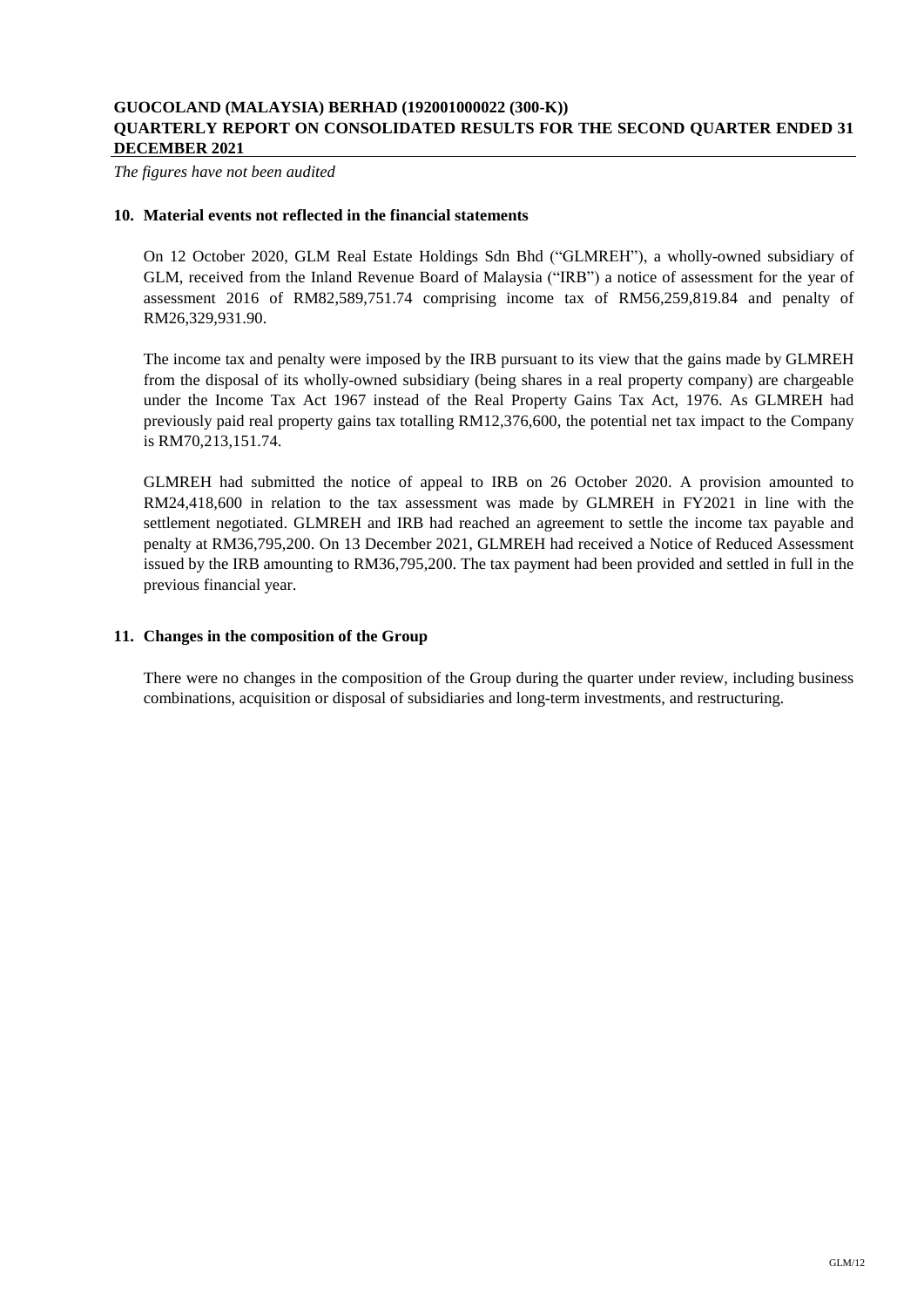*The figures have not been audited*

#### **12. Review of performance**

(a) Performance of the current quarter against the immediate preceding year corresponding quarter.

The Group reported revenue of RM105.6 million and profit before tax of RM8.6 million for the current quarter under review as compared to revenue of RM91.3 million and profit before tax of RM6.0 million in the immediate preceding year corresponding quarter. The better performance was mainly attributed to higher contributions from the property development division and lower loss incurred by the hospitality division.

The property development division reported a better performance for the current quarter mainly due to the increase in the percentage of completion from one of its on-going project in Emerald 9 @ Cheras. The performance of the hospitality division also improved with higher occupancy and average room rates due to the relaxation of Movement Control Orders ("MCO") imposed by Malaysian Government which allowed for interstate travelling.

The Group incurred higher selling and marketing expenses with increased promotional activities after the relaxation of the MCO. The administration expenses also increased as compared to the immediate preceding year corresponding quarter mainly due to higher staff expenses.

The Group had made a provision amounted to RM14.0 million in the immediate preceding year corresponding quarter in relation to the tax investigation by IRB. The Group had reached a settlement agreement with IRB as highlighted in Note 10.

(b) Performance of the current financial period against the preceding year corresponding financial period.

The Group recorded revenue of RM140.6 million and profit before tax of RM1.0 million for the current financial period as compared to revenue of RM182.3 million and profit before tax of RM11.2 million in the preceding year corresponding financial period. The weaker performance was mainly attributed by lower contributions from property development division and higher loss from property investment division.

The property development division reported a weaker performance was mainly due to the lower sales achieved due to the extension of MCO during the first quarter of the current financial period ("Q1 FY2022"). In addition, the revenue from the property investment division decreased due to lower rental income received resulted from the disposal of Menara Guoco which was completed on 19 August 2020.

The Group incurred lower selling and marketing expenses in the current financial period due to reduced promotional activities following the extension of MCO in Q1 FY2022. The increase in the administrative expenses as compared to the preceding year corresponding financial period was mainly due to higher staff expenses.

The Group had made a provision amounted to RM14.0 million in the immediate preceding year corresponding quarter in relation to the tax investigation by IRB. The Group had reached a settlement agreement with IRB as highlighted in Note 10.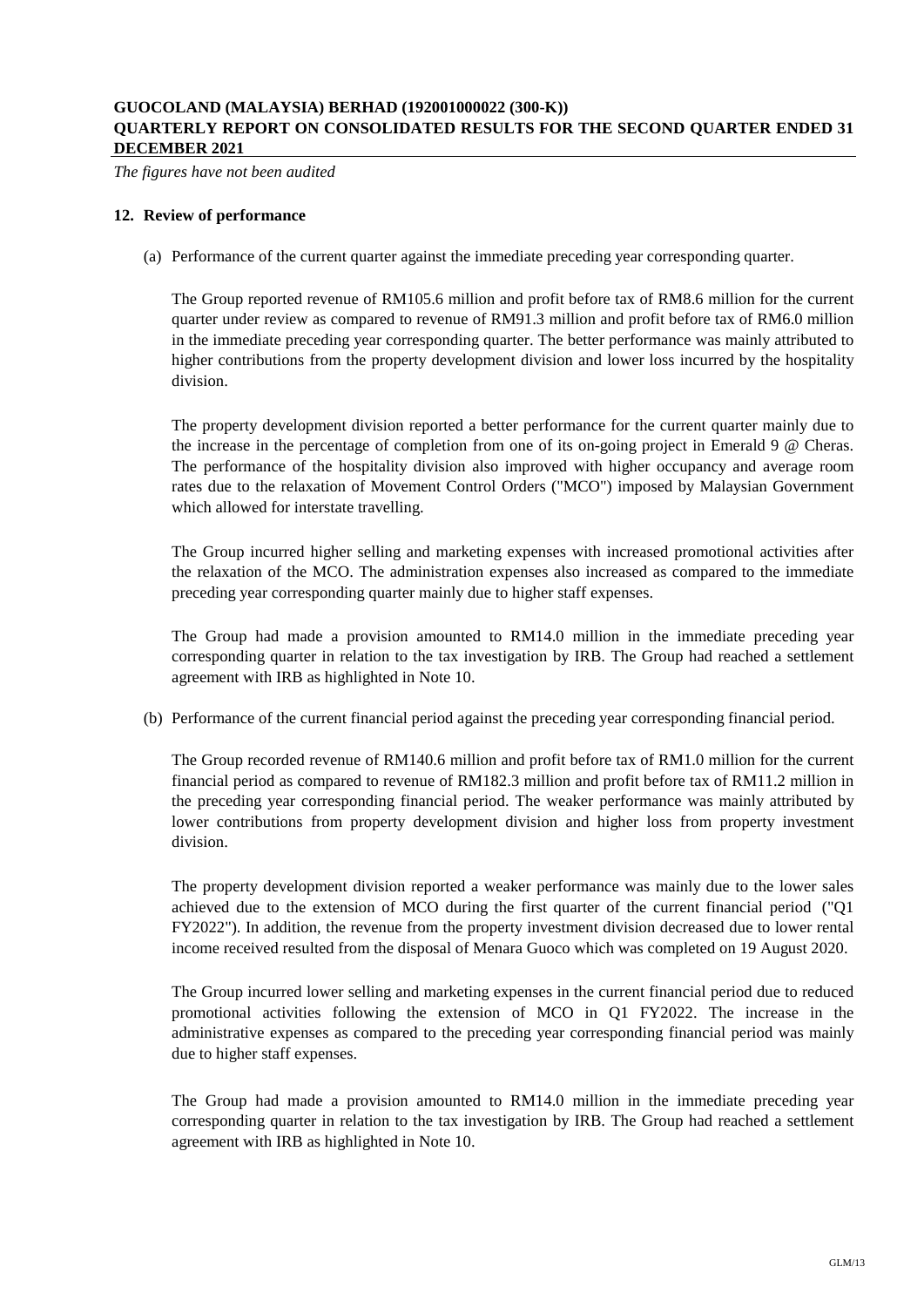*The figures have not been audited*

### **13. Material change in profit before tax for the current quarter compared with the immediate preceding quarter**

The Group recorded a profit before tax in the current quarter of RM8.6 million as compared to a loss before tax of RM7.7 million in the immediate preceding quarter (Q1 FY2022). The improvement in the current quarter was mainly attributed to the relaxation of the MCO which allowed marketing and construction activities to resume, generating more sales and progress billings from our development projects.

### **14. Prospects**

With the National Recovery Plan implemented by the Malaysian Government allowing the progressive reopening of the economic sectors, the property market is expected to recover in the second half of the current financial year. The pace of recovery is conditioned on the resiliency of the vaccinated against the emergence of new covid-19 variants and stability of the building material prices. The Group will continue to focus on monetising its inventories and progressing its development projects for timely completion. New product launches will be phased according to prevailing market conditions. The Group remains alert to opportunities to increase its landbank.

#### **15. Loss forecast/Loss guarantee**

Not applicable.

#### **16. Profit before tax for the period**

| Included in profit for the financial period are:  | 3 months ended |            | Period-to-date |            |
|---------------------------------------------------|----------------|------------|----------------|------------|
|                                                   | 31.12.2021     | 31.12.2020 | 31.12.2021     | 31.12.2020 |
|                                                   | RM'000         | RM'000     | RM'000         | RM'000     |
| (Reversal)/Allowance for impairment on trade and  |                |            |                |            |
| other receivables                                 | (15)           | (54)       | 131            | (258)      |
| Depreciation of property, plant and equipment     | 3,072          | 3.106      | 6.128          | 6.164      |
| Depreciation of right-of-use assets               | 2,301          | 551        | 2.879          | 2,772      |
| Gain on disposal of property, plant and equipment | (2)            | -          | (1)            | (32)       |
| (Gain)/Loss on fair value on biological assets    | (83)           | (54)       | (275)          | 231        |

Other than the above items, there were no allowance for impairment and write off of inventories, gain or loss on disposal of investment properties, impairment of assets and other exceptional items for the financial period ended 31 December 2021.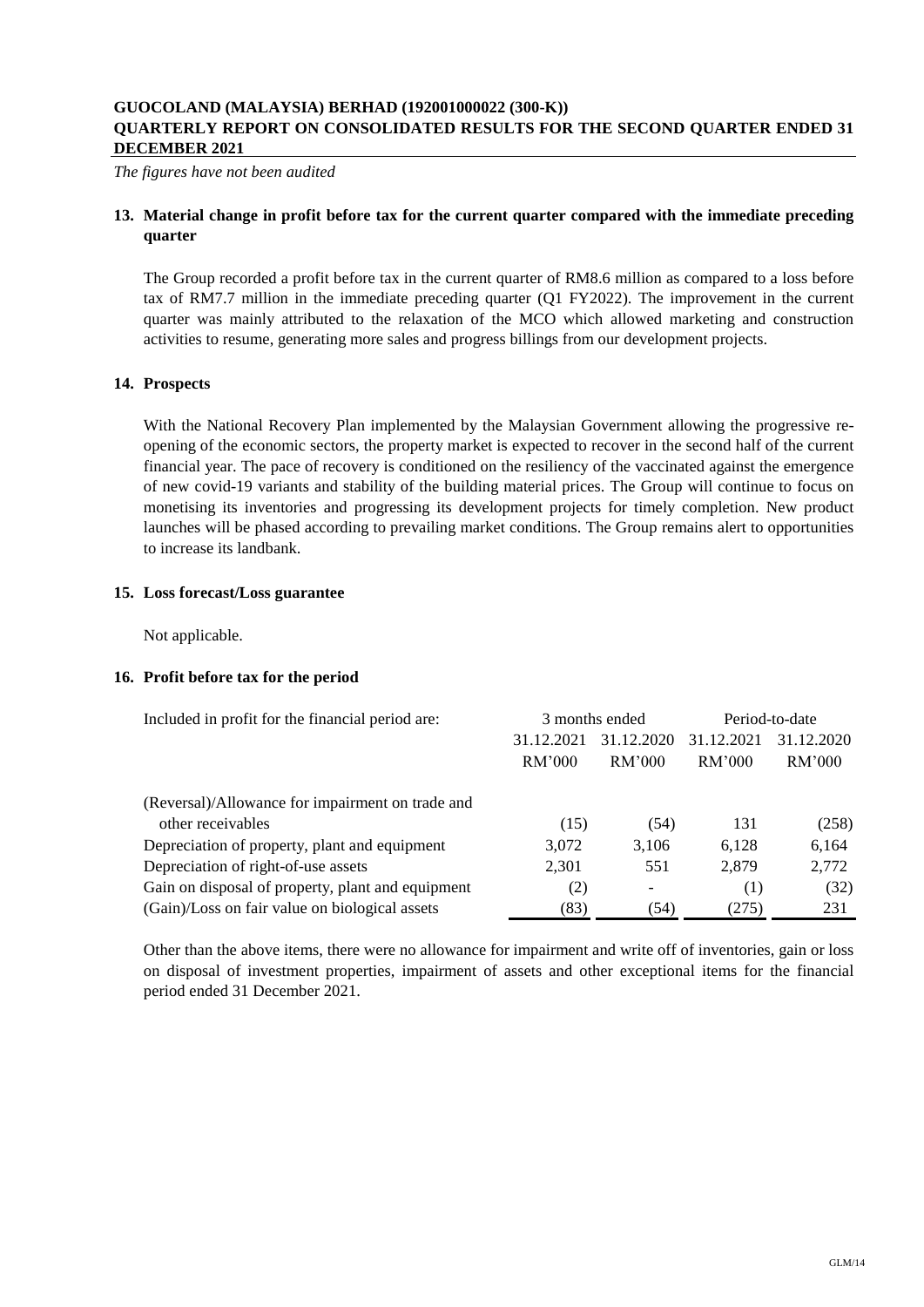*The figures have not been audited*

# **17. Taxation**

Taxation comprises:

|                        |                          | 3 months ended |            | Period-to-date |  |
|------------------------|--------------------------|----------------|------------|----------------|--|
|                        | 31.12.2021               | 31.12.2020     | 31.12.2021 | 31.12.2020     |  |
|                        | RM'000                   | RM'000         | RM'000     | RM'000         |  |
| Current taxation       |                          |                |            |                |  |
| - Malaysian income tax | 2,798                    | 27,454         | 3,564      | 31,162         |  |
| - Deferred taxation    | 1,688                    | (435)          | 1,070      | (8,235)        |  |
| Prior year             |                          |                |            |                |  |
| - Malaysian income tax | $\overline{\phantom{a}}$ | (10, 343)      |            | (10, 370)      |  |
|                        | 4.486                    | 16.676         | 4.634      | 12,557         |  |

The Group's effective tax rate for the current quarter and current financial period were higher than the statutory tax rate is mainly due to certain expenses not deductible for tax purposes.

#### **18. Corporate proposals**

There is no other outstanding corporate proposal announced but not completed as at the date of this report.

### **19. Group's borrowings and debt securities**

Particulars of the Group's borrowings as at 31 December 2021 are as follows:

|                              | RM'000  |
|------------------------------|---------|
| <b>Short term borrowings</b> |         |
| Secured                      | 456,614 |
| Unsecured                    | 175,000 |
|                              | 631,614 |
| Long term borrowings         |         |
| Secured                      | 250,807 |
| <b>Total borrowings</b>      | 882,421 |
|                              |         |

The above borrowings are all denominated in Ringgit Malaysia.

### **20. Changes in material litigation**

Not applicable.

## **21. Dividend**

The Board does not recommend any interim dividend for the financial period ended 31 December 2021.